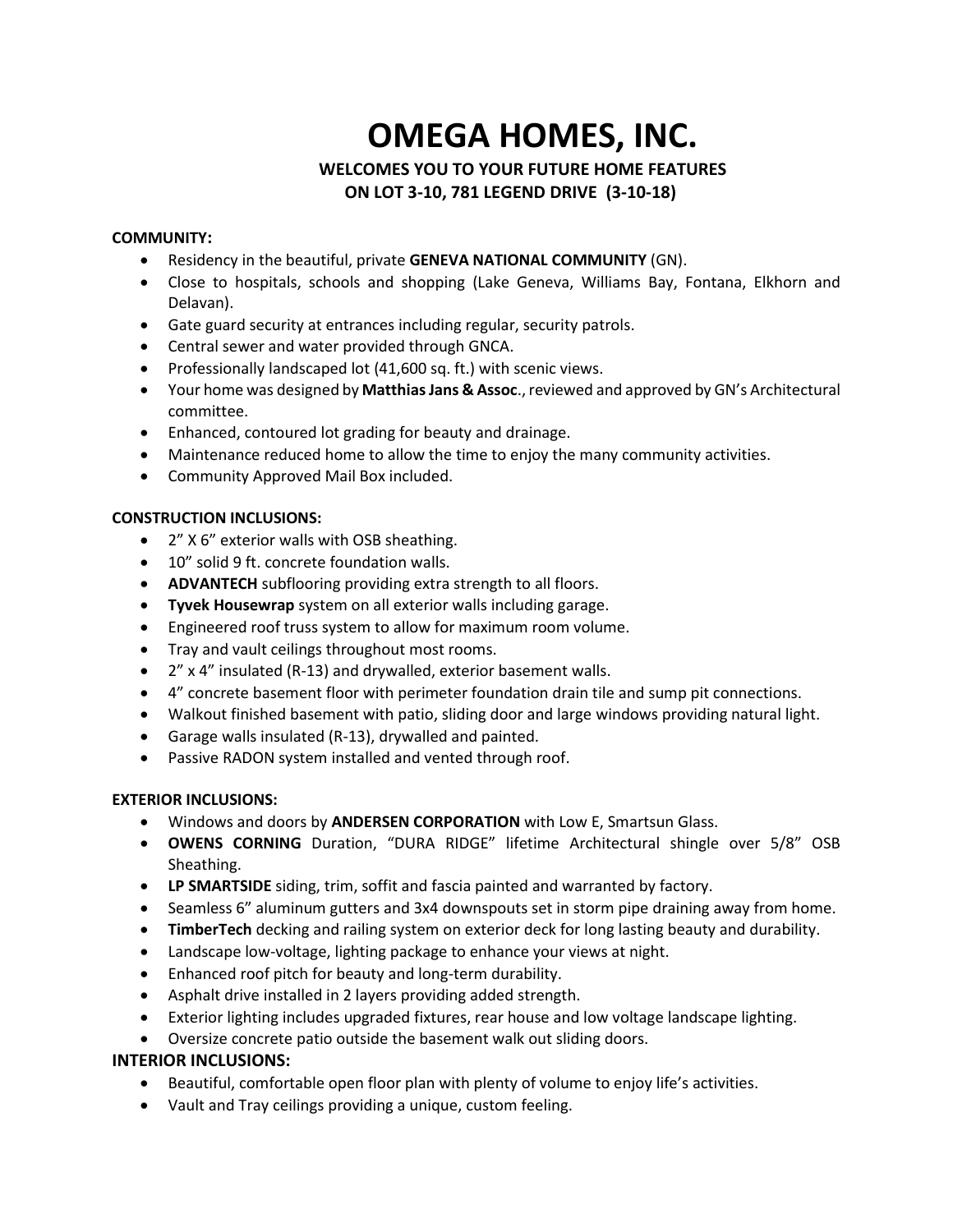• Large windows to enjoy the many scenic lake views that differ by season.

## **CABINETRY AND COUNTERTOPS**:

- **VALLEY CABINETS** Custom design Maple cabinets with full overlay fronts, full extension soft close drawer guides, dovetailed drawers with soft close hinges. These custom cabinets furnished in Kitchen, Kitchen Island, all Bathrooms, Laundry and Mud rooms.
- **GRANITE or Quartz TOPS** in Kitchen, Master Bath, 2<sup>nd</sup> Bath, Wet Bar and elsewhere.
- Undercabinet Kitchen LED lighting.
- Cabinet hardware included from a large selection.

## **FLOORING AND BATHS:**

- **ARMSTRONG** Rural Harvest, engineered hardwood flooring in Kitchen, Dinette and Foyer.
- **Dal Tile** Sundalo (18"x18") in Laundry room, Hall and Bath #2.
- **Dal Tile** Esta Villa (12"x24") on bathroom floors over Hardiboard sheets laid over subfloor.
- **Dal Tile** Sundalo ceramic tile on bath and shower walls with row of Glasstile.
- **Dal Tile** Color Wave horizontal pattern backsplash.
- **SHAW "**Well Played 1", 37 oz. stainmaster carpet in bedrooms.
- **SHAW** "Dream Weaver" commercial, stainmaster carpet in finished basement.

## **APPLIANCES:**

- **GE Profile** French door, stainless steel Refrigerator with hands free auto fill.
- **GE Profile** stainless steel, front control, 5 burner gas stove and oven.
- **GE Profile** stainless steel dishwasher with hidden controls and third rack.
- **GE Profile** stainless steel microwave, over the range, 4 speed exhaust fan.
- **Frigidaire** side by side refrigerator with ice maker serving basement bar.

**HVAC:**

- Two zone heating and cooling (Main level and Basement) separately controlled.
- **Bryant** 96% efficient, 926T furnace.
- **Bryant** 13 SEER, single stage air conditioner
- **Ecobee 3** thermostats, touch screen with WiFi.
- **Bryant/Climate Shield** 10 year extended warranty on parts.

## **ELECTRICAL**

- 200 Amp service with 40 circuit panel.
- Decora switches & outlets and recessed LED can light fixtures throughout.
- Undercabinet LED Kitchen lighting.
- Upgraded ceiling fans and light fixtures.
- Electric smoke and CO2 detectors.
- TV and phone jacks amply installed.
- Outdoor lights, timer, and GFIs outlets as shown.
- Quiet Bath exhaust fan/light combinations throughout.
- Finished basement includes 12 LED can light fixtures.

## **PLUMBING**

- **Hellenbrand** water softner with digital controls.
- **KOHLER** fixtures and faucets throughout.
- Passive RADON system installed and vented through roof.
- 50 gallon quick recovery direct vent gas hot water heater.
- House shut off valve and drain system for extended times away.